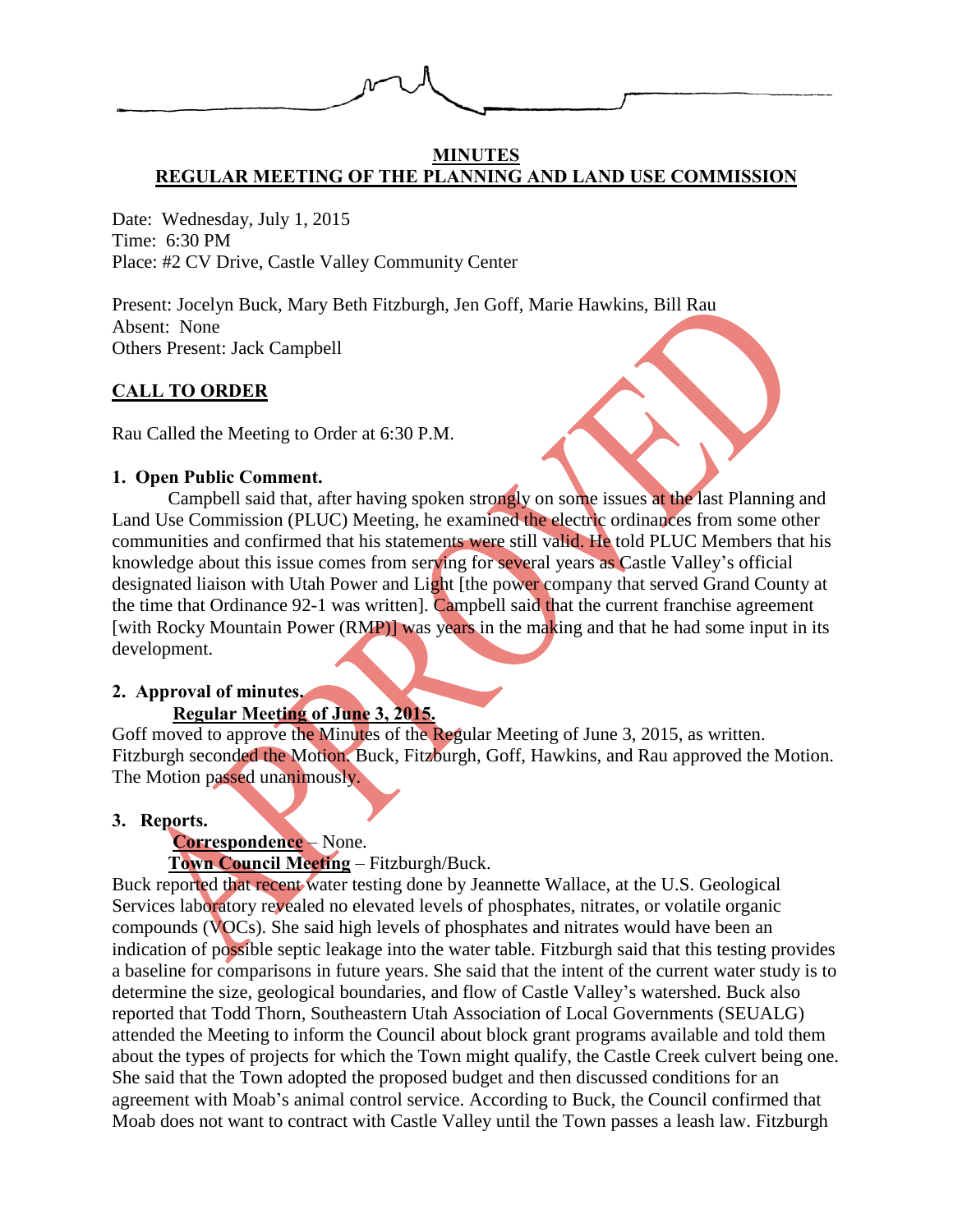reported that the Council approved the official recommendation made by the PLUC at its May Meeting regarding amendments to Ordinance 92-1.

#### **Hazard Mitigation Committee (HMC)** – Rau.

Rau reported that the HMC did not meet in June. Their next Meeting is scheduled for July. **Permit Agent.**

Roth reported that a Temporary Dwelling Permit for a park trailer on Lot 90 (Bailey) was renewed by new owners of the lot. She also reported issuance of an electric permit for new service on Lot 175 (Shafer); although, she said, the lot owner had decided to wait—after talking with a local electrician—to wait to install the electrical service at the time he starts to build.

#### **Procedural Matters.**

Roth reported that she and Buck attended the Open Public Meetings Training in Moab on June 18, 2015. She said that legal updates included (1) clarification that any text messaging by a board or commission member during a public meeting was subject to the GRAMA laws; (2) meeting notices must now be posted on the Utah Public Notice Website by all public bodies, regardless of size; (3) audio recordings of Minutes must be available to the public within three business days and will be required next year to be posted on the Utah Public Notice Website; and (4) working drafts of Minutes are now being referred to as "pending" Minutes. Buck reported that she attended the morning session, in addition to the afternoon session, which included information about financing, how to pay bills, and the roles of the Clerk and the Treasurer.

Fitzburgh acknowledged that the Motion made at the last PLUC Meeting during the followup discussion of amendments to Ordinance 92-1 under **Procedural Matters** should not have been made since it was not an Agenda item. She apologized for that happening.

#### **NEW BUSINESS**

**4. Discussion and possible action re: additional amendments to Ordinance 92-1: Electric Utility Installation Requirements.**

Fitzburgh said that Mayor Erley had asked that the PLUC consider reinstating Item 2.6, deleted from the original version of Ordinance 92-1, to clarify that the Town expects RMP to use the road easements for primary service lines. She said that she had talked with former Mayor Bruce Keeler about the Franchise Agreement with RMP which he signed as Mayor in 2003. She also talked with the property owner of Lot 112 about a misunderstanding RMP had that they were no longer to use the road easements. Fitzburgh said that Dan Vink, RMP, told her that they have easements (for maintenance) on currently installed transformers that are on private property, but would need an additional 10-foot wide easement from the property owner to put a new line underground to connect from the road easement to a transformer. She noted that complications can occur because the physical road may not always be within the surveyed easement. Fitzburgh also said that a member of the Roads Committee had suggested that new power lines be put in the center of the road instead of on the edge; but RMP objected, saying that the weight of vehicles on the road would damage the conduit and that they prefer to place them on the shoulder of the road, just above the side ditches. According to Fitzburgh, Vink said that he was open to making changes in the franchise agreement.

Fitzburgh proposed adding Item 2.4 to the amended Ordinance to re-instate the requirement that extensions or additions to the primary electrical supply system shall be installed within the Town's road easements wherever practicable and also require the property owner to file the Right-of-Way Encroachment Permit with the Town in order to determine the best placement and to give the Roads Manager a chance to determine whether the installation would impact road maintenance.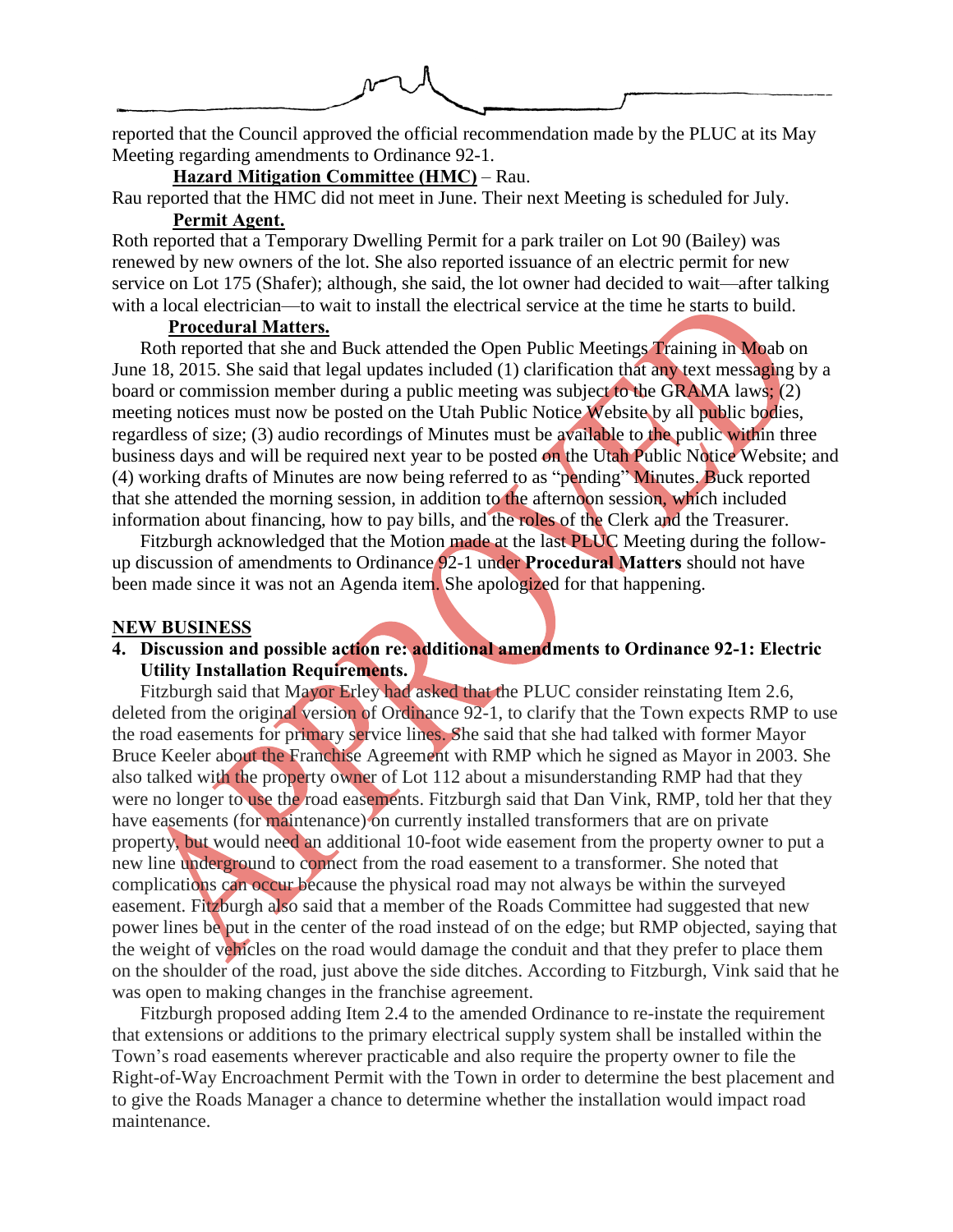Roth suggested changing the building permit application procedure so that the encroachment form would be a routine part of the application, just like the drainage review.

Fitzburgh said that the Mayor also asked the PLUC to cross reference Ordinance 92-1 with Ordinance 2003-1 to look for inconsistencies or contradictions. She proposed changes to Item 2.3 to correspond with language in Section 5 of the franchise agreement regarding new distribution Facilities below 30kV. In addition, Fitzburgh proposed adding the phrase "for private property owners to Item 3.3.e, correcting the misspelling of "offence" in Item 5.3, and adding standard language regarding violations that is used in other Town ordinances.

Hawkins questioned whether expense should be discounted as a reason for an exception in Item 3.3.e. Fitzburgh suggested that the Town Council might want to hire an attorney to help them amend the Franchise Agreement if they want to require fewer exemptions and to determine the validity of claims made by the power company. Campbell asked about rewording Item 3.3.d to match wording in the franchise agreement

PLUC Members decided to review the definitions provided in Item 1.3. Goff suggested they look at definitions used by the power company. Fitzburgh read from the RMP manual that anything above 600 volts is a primary distribution line.

Fitzburgh will ask the Roads Committee to review the Ordinance and proposed amendments. She will also ask Ron Mengel to review it.

PLUC Members decided to delay a Public Hearing until they had completed their research. Hawkins moved to table Item 4. Goff seconded the Motion. Buck, Fitzburgh, Goff, Hawkins, and Rau approved the Motion. The Motion passed unanimously.

#### **UNFINISHED BUSINESS**

**5. Discussion and possible action re: continuation of inactive status for Conditional Use Permit Renewals. (Tabled)**

Fitzburgh moved to untable Item 2. Goff seconded the Motion. Buck, Fitzburgh, Goff, Hawkins, and Rau approved the Motion. The Motion passed unanimously.

PLUC Members decided to delay discussion until their August 2015 Meeting. Fitzburgh will find out if the Town would be liable if they did not require a business license after approving a conditional use permit for that business.

Fitzburgh moved to retable Item 5. Buck seconded the Motion. Buck, Fitzburgh, Goff, Hawkins, and Rau approved the Motion. The Motion passed unanimously.

#### **6. Discussion re: future amendments to Ordinance 85-3. (Tabled)**

Fitzburgh moved to untable Item 6. Hawkins seconded the Motion. Buck, Fitzburgh, Goff, Hawkins, and Rau approved the Motion. The Motion passed unanimously.

Rau provided a hand-out detailing both federal and state requirements regarding group homes for people with disabilities and the elderly. He noted that the federal Fair Housing Act addresses group homes for people with disabilities, whereas Utah Code 10-9a-518 and 10-0a-519 addresses group homes for the elderly.

Fitzburgh referred to the Utah League of Cities and Towns 2012 Powers and Duties manual which states that every city and Town must adopt ordinances that allow residential facilities for elderly persons through a conditional use permit where zoning is restricted to single-family homes. The CUP can require that one of the residents (or an immediate family member of one of the residents) own the property, allow up to eight residents, cannot make a profit (can only charge fees to cover actual necessary costs to run facility), and must provide a family-type arrangement.